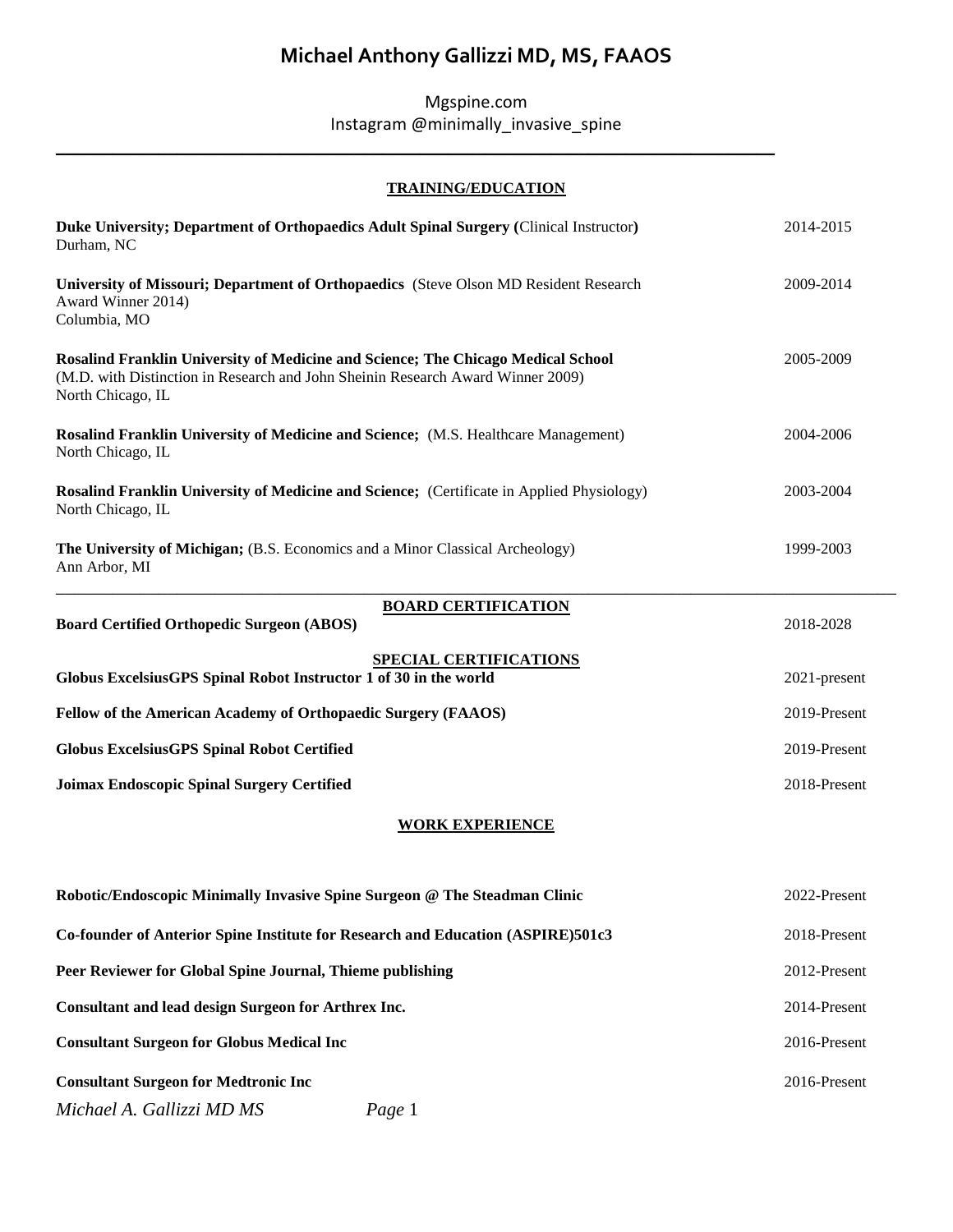| <b>Consultant Supply Chain for HealthTrust HPG</b>                                                                                                               | 2017-Present |
|------------------------------------------------------------------------------------------------------------------------------------------------------------------|--------------|
| <b>Guest Lecturer for Denver University Business School</b>                                                                                                      | 2018-Present |
| Robotic/Endoscopic Minimally Invasive Spine Surgeon OrthoOne@Skyridge                                                                                            | 2020-2022    |
| <b>Orthopaedic and Minimally Invasive Spine Surgeon for Cornerstone Orthopaedics</b>                                                                             | 2018-12/2019 |
| <b>Director of Spine Surgery at Porter Adventist Hospital</b>                                                                                                    | 2016-2017    |
| Orthopaedic and Minimally Invasive Spine Surgeon at Porter Adventist Hospital, Denver, Co                                                                        | 2016-2018    |
| <b>Clinical Value Transformation Team Spine Service Line Member-Centura Heath</b>                                                                                | 2017-2018    |
| <b>Spine Council Supply Chain Member - Centura Heath</b>                                                                                                         | 2016-2018    |
| <b>OR Committee Member Porter Adventist Hospital</b>                                                                                                             | 2016-2018    |
| Reviewer for Evidence-Based Spine-Care Journal; Thieme publishing                                                                                                | 2013-2015    |
| <b>Advanced Trauma Life Support Instructor (ATLS)</b><br>Columbia, MO (Lectures: Spine Trauma 6/13 Spine Trauma 6/12, Abdomen/Pelvis 6/11, Thoracic Cavity 6/10) | 2009-2015    |
| Spine Surgeon at Colorado Comprehensive Spine Institute                                                                                                          | 2015-2016    |
| <b>University of Missouri: Utilization Review Committee Member</b><br>Columbia, MO                                                                               | 2010-2014    |
| University of Missouri: Strategic Planning Committee for the School of Medicine Committee Member<br>Columbia, MO                                                 | 2012-2014    |
| The Rehabilitation Institute of Chicago; Center for Pain Studies; Research Assistant<br>Chicago, IL                                                              | 2005-2009    |
| Rosalind Franklin University of Medicine and Science; Department of Biochemistry; Research Assistant<br>North Chicago, IL                                        | 2003-2005    |
| University of Michigan; Department of Chemistry; Research Assistant<br>Ann Arbor, MI                                                                             | 2002-2003    |

#### **PEER-REVIEWED PUBLICATIONS**

- 1. Direct Visualization of a S1 medial pedicle breach using a novel endoscope: A Case Report with new endoscopic pedicle breach classification, **MA, Gallizzi** Accepted for Publication Duke Othopaedic Journal 2021
- 2. Use of a low thermal injury dissection device reduces local tissue temperature change in a cadaveric model of anterior lumbar interbody fusion, DJ Griffin, JG, Vose, MM, Guirguis, BT, Garland, **MA, Gallizzi**, Accepted for publication Duke Orthopaedic Journal 2021
- 3. The Impact of Lumbar Spine Disease and Deformity on Total Hip Arthroplasty Outcomes; Brown CR. Blizzard DJ, Sheets CZ, Seyler TM, Penrose CT, Klement MR, Gallizzi MA; Orthopedics; 5/2017; 40(3) e520-e525
- 4. Bailout screw placement in the posterior subaxial cervical spine: is a spinolaminar screw a viable option? Tyler Jenkins, Craig Kuhns, Theodore Choma, **Michael Gallizzi**, Ferris Pfeiffer: J Spine Care, 2016 Vol. 1(1): 1-4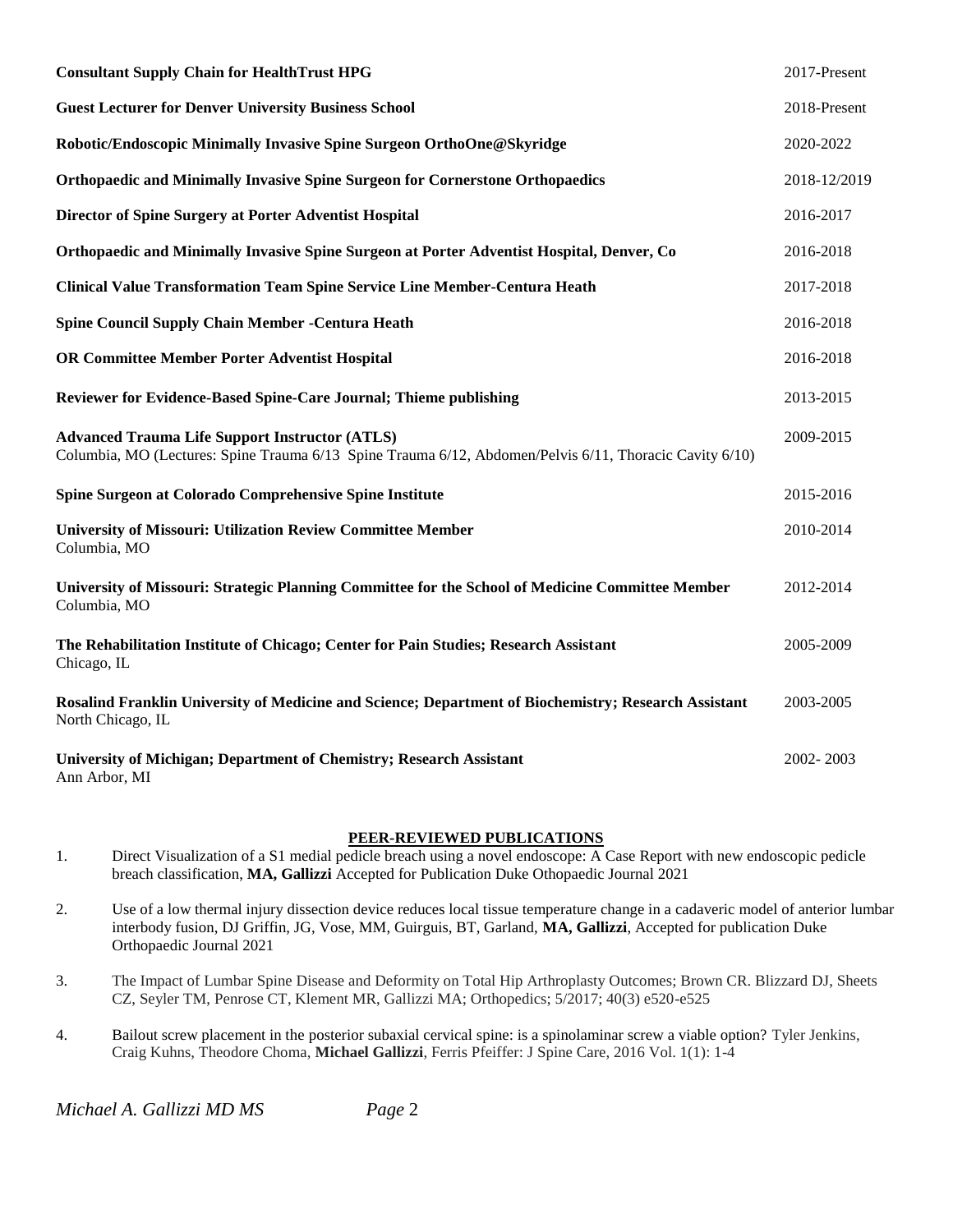- 5. Renal Vein Laceration During Lateral Interbody Fusion (LIF). Blizzard DJ, **Gallizzi MA**, Brown CR. Jounral of Neurogurgey: Spine 25 (4), 464-466
- 6. [Interval Effect of Prone Repositioning for Posterior Spinal Instrumentation after Lateral Interbody Fusion.](https://www.researchgate.net/profile/Daniel_Blizzard/publication/308646945_Interval_Effect_of_Prone_Repositioning_for_Posterior_Spinal_Instrumentation_after_Lateral_Interbody_Fusion/links/57e9f12a08aed0a2913054a1.pdf) DJ Blizzard, TJ Vovos, **MA Gallizzi**, C Sheets, RE Isaacs, EW Reiser, CR Brown; Journal of Spine & Neurosurgery 2016, 5:1
- 7. C5 Nerve Palsy in Posterior Cervical Spinal Surgery: Does Width of Laminectomy Matter? Klement MR, Kleeman LT, Blizzard DJ, **Gallizzi MA**, Eure M, Brown CR. Spine J. 2015 Jul 21.
- 8. [Sagittal Balance Correction in Lateral Interbody Fusion for Degenerative Scoliosis.](https://scholar.google.com/citations?view_op=view_citation&hl=en&user=QGA7sBAAAAAJ&sortby=pubdate&citation_for_view=QGA7sBAAAAAJ:_FxGoFyzp5QC) Daniel J Blizzard, **Michael A Gallizzi**, Charles Sheets, Benjamin T Smith, Robert E Isaacs, Megan Eure, Christopher R Brown, [Int J Spine Surg.](https://www.ncbi.nlm.nih.gov/pmc/articles/PMC5027815/) 2016; 10: 29
- 9. [The role of iatrogenic foraminal stenosis from lordotic correction in the development of C5 palsy after posterior laminectomy](https://josr-online.biomedcentral.com/articles/10.1186/s13018-015-0297-2) [and fusion.](https://josr-online.biomedcentral.com/articles/10.1186/s13018-015-0297-2) Daniel J Blizzard, **Michael A Gallizzi**, Charles Sheets, Mitchell R Klement, Lindsay T Kleeman, Adam M Caputo, Megan Eure, Christopher R Brown, *Journal of Orthopaedic Surgery and Research*2015**10**:160
- 10. [Lumbar Spine Disease Negatively Effects Outcomes After Total Hip Arthroplasty](http://sms.spine.org/Submission/SubmissionGeneral.aspx?psi=7358) Blizzard DJ, Penrose CT, Sheets C, Seyler TM, Bolognesi MP, Klement MR, Bala A, **Gallizzi MA**, Brown CR The Spine Journal , Volume 15 , Issue 10 , S154
- 11. Quantification of fall and fracture rates in patients with myelopathy, Blizzard DJ, **Gallizzi MA**, Sheets C, Penrose CT, Isaacs RE, Eure M, Brown CR San Diego, CA CSRS-2015
- 12. Ankylosing Spondylitis Increases Peri- and Post-operative Complications After Total Hip Arthroplasty, Blizzard DJ, Penrose CT, Sheets C, Seyler TM, Bolognesi MP, Brown CR. [J Arthroplasty.](https://www.ncbi.nlm.nih.gov/pubmed/28438449) 2017 Aug;32(8):2474-2479. doi: 10.1016/j.arth.2017.03.041. Epub 2017 Mar 27
- 13. Quantification of fall and fracture rates in patients with Parkinson's Disease, Sheets C, Blizzard DJ, **Gallizzi MA**, Penrose CT, Isaacs RE, Eure M, Brown CR. [Under construction —Parkinsonism & Related Disorders]
- 14. Radiographic Predictors of C5 Palsy Following Multilevel Cervical Laminectomy and Fusion. **Blizzard DJ**, Gallizzi MA, Sheets C, Klement MR, Kleeman LT, Eure M, Brown CR. Orthop Surg Res. 2015 Oct 6;10(1):160.
- 15. The Fall and Fracture Risk of Medicare Patients with Cervical Myelopathy. Blizzard DJ, **Gallizzi MA**, Sheets C, Penrose CT, Isaacs RE, Brown CR. *[Prepared for submission—* Journal of Orthopaedic Trauma*]*
- 16. Prognostic indicators for Failed Back Surgery using psychometrics and pain medication usage. **Gallizzi, MA,** Gagnon, CM, Stanos, S, Blizzard, DJ; Duke Orthopaedic Journal 2015
- 17. Cervical spine injuries in sports; Lindsay T. Kleeman MD, **Michael A. Gallizzi MD MS**, Daniel J Blizzard MD MS, Melissa M. Erickson MD, Duke Orthopaedic Journal 2015
- 18. Current trends in the management of lumbar spine injuries in athletes , **Michael A. Gallizzi MD MS**, Lindsay T. Kleeman MD, Daniel J Blizzard MD MS, Melissa M. Erickson MD, Duke Orthopaedic Journal 2015
- 19. Posterior Single-Incision Semitendinosus Harvest for a Quadrupled Anterior Cruciate Ligament Graft Construt: Determination of Graft Length and Diameter Based on Patient Sex, Height, Weight, and Body Mass Index; Nuelle, CW, Cook JL, **Gallizzi MA,** Smith, PA; Arthroscopy. 2014 Dec 15
- 20. Is Polymethyl Methacrylate a Viable Option for Salvaging Later Mass Screw Failure in the Subaxial Cervical Spine? **Gallizzi, MA**, Kuhns, CA, Jenkins, TJ, Pfeiffer, FM; Global Spine Journal, 2014; DOI: 10.1055/s-0034-1394127
- 21. Use of a Medication Quantification Scale for Comparison of Pain Medication Usage in Patients with Complex Regional Pain Syndrome (CRPS); **Gallizzi, MA**, Khazai , RS, Gagnon, CM, Bruehl, S, and Harden, RN; Pain Medicine. 2014 Sept 15
- 22. Does a Syrinx Matter for Return to Play in Contact Sports? A Case Report and Evidence-Based Review of Return-toPlay Criteria After Transient Quadriplegia; Milles, JL, **Gallizzi, MA**, Sherman, S, Smith, PA; Choma, TJ; *Sports Health: A Multidisciplinary Approach July 25, 2014*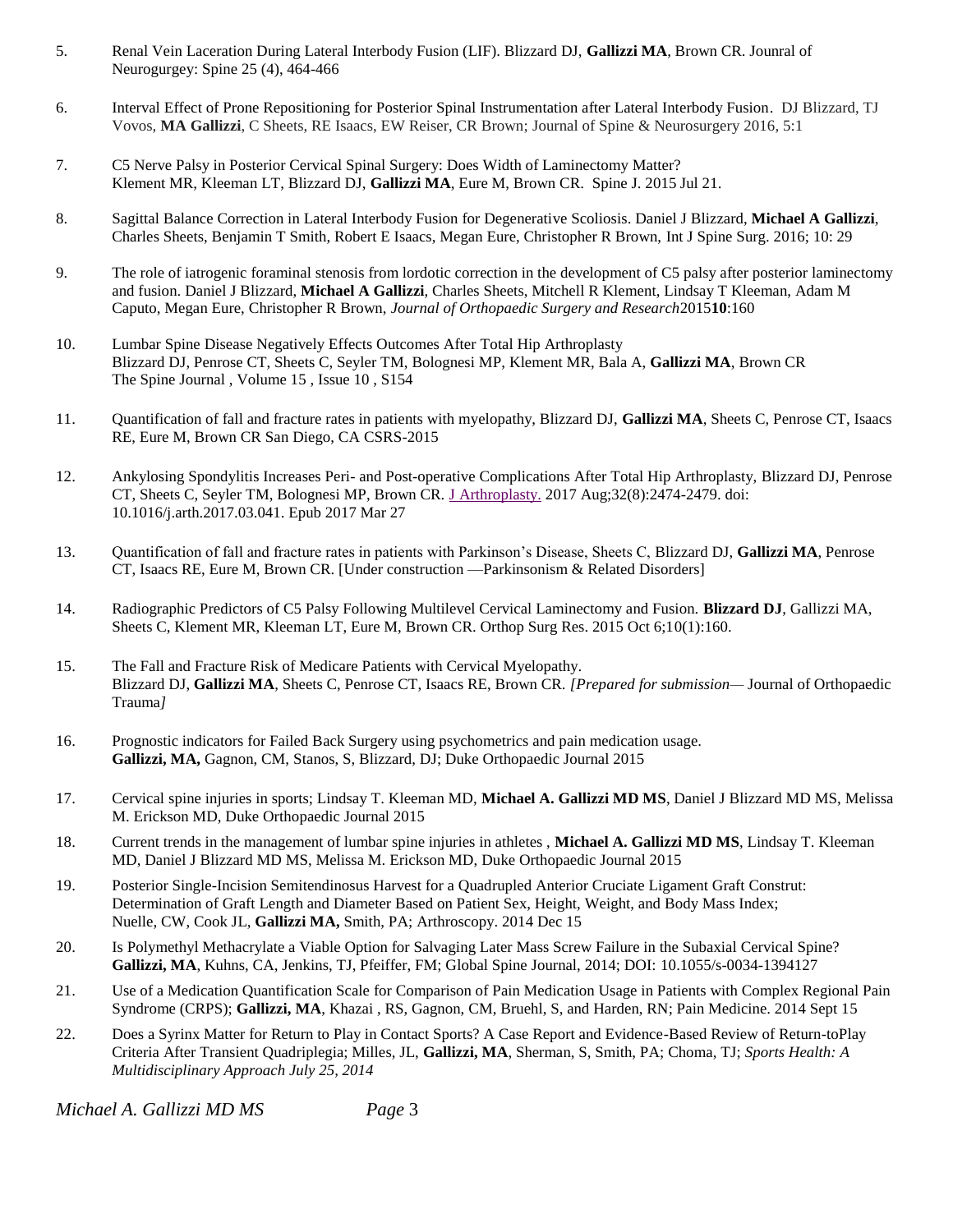- 23. "Residual Limbs of Amputees are Significantly Cooler than Contralateral Intact Limbs" R. Norman Harden MD, Christine M. Gagnon PhD; **Michael Gallizzi MS,** Anjum S. Khan, MD; Devon Newman, MS; Pain Practice, 2008 Sep-Oct;8(5):342-7
- 24. "Medication Quantification Scale Version III: Internal Validation of Detriment Weights Using a Chronic Pain Population." **Michael Gallizzi MS** , Christine M.Gagnon PhD, R. Norman Harden MD, Steven Stanos DO, and Anjum Khan MD Center for Pain Studies, Rehabilitation Institute of Chicago, Northwestern University, Chicago, Illinois; Pain Practice 2008 Mar;8(1):1-4
- 25. "Prospective, randomized, single-blind, sham treatment-controlled study of the safety and efficacy of an electromagnetic field device for the treatment of chronic low back pain: a pilot study"; [Harden RN,](http://www.ncbi.nlm.nih.gov.ezproxy.galter.northwestern.edu/sites/entrez?Db=pubmed&Cmd=Search&Term=%22Harden%20RN%22%5BAuthor%5D&itool=EntrezSystem2.PEntrez.Pubmed.Pubmed_ResultsPanel.Pubmed_RVAbstractPlus) [Remble TA,](http://www.ncbi.nlm.nih.gov.ezproxy.galter.northwestern.edu/sites/entrez?Db=pubmed&Cmd=Search&Term=%22Remble%20TA%22%5BAuthor%5D&itool=EntrezSystem2.PEntrez.Pubmed.Pubmed_ResultsPanel.Pubmed_RVAbstractPlus) [Houle TT,](http://www.ncbi.nlm.nih.gov.ezproxy.galter.northwestern.edu/sites/entrez?Db=pubmed&Cmd=Search&Term=%22Houle%20TT%22%5BAuthor%5D&itool=EntrezSystem2.PEntrez.Pubmed.Pubmed_ResultsPanel.Pubmed_RVAbstractPlus) [Long JF,](http://www.ncbi.nlm.nih.gov.ezproxy.galter.northwestern.edu/sites/entrez?Db=pubmed&Cmd=Search&Term=%22Long%20JF%22%5BAuthor%5D&itool=EntrezSystem2.PEntrez.Pubmed.Pubmed_ResultsPanel.Pubmed_RVAbstractPlus) [Markov MS,](http://www.ncbi.nlm.nih.gov.ezproxy.galter.northwestern.edu/sites/entrez?Db=pubmed&Cmd=Search&Term=%22Markov%20MS%22%5BAuthor%5D&itool=EntrezSystem2.PEntrez.Pubmed.Pubmed_ResultsPanel.Pubmed_RVAbstractPlus) **[Gallizzi MA](http://www.ncbi.nlm.nih.gov.ezproxy.galter.northwestern.edu/sites/entrez?Db=pubmed&Cmd=Search&Term=%22Gallizzi%20MA%22%5BAuthor%5D&itool=EntrezSystem2.PEntrez.Pubmed.Pubmed_ResultsPanel.Pubmed_RVAbstractPlus)**. Center for Pain Studies, Rehabilitation Institute of Chicago, Northwestern University, Chicago, Illinois; Pain Practice 2007 Sep;7(3):248-55

#### BOOK CHAPTERS

1. Lumbar spine injuries in athletes. **Gallizzi, MA**, Kleeman, LT, Melissa Erickson, Sports Medicine for the Orthopedic Resident, World Scientific Publishing Co Inc, pages 13-27, 2016

#### PAPER PRESENTATIONS

- 1. Use of A Low-Thermal Injury Dissection Device Reduces Tissue Temperature Change in Anterior Lumbar Interbody Fusion Spine Surgery Darvin J. Griffin, **Michael A. Gallizzi, MD, MS**, Joshua G. Vose, MD, Brandon T. Garland MD, North American Spine Society Annual Meeting, Los Angeles, CA Sept, ,2018; Podium Presentation
- 2. Ankylosing Spondylitis Increases Peri- and Post-operative Complications After Total Hip Arthroplasty Blizzard DJ, Penrose CT, **Gallizzi MA**, Sheets C, Klement MR, Seyler TM, Bolognesi MP, Brown CR. American Academy of Orthopaedic Surgery83rd Annual Meeting, Orlando, FL. March 2016. Podium presentation.
- 3 The Fall and Fracture Risk of Medicare Patients with Cervical Myelopathy. Blizzard DJ, **Gallizzi MA**, Sheets C, Penrose CT, Isaacs RE, Brown CR. Cervical Spine Research Society 43rd Annual Meeting, San Diego, CA. December 2015. Podium presentation.
- 4. Cervical Myelopathy Doubles the Rate of Dislocation and Fracture After Total Hip Arthroplasty (THA)Klement MR, Blizzard DJ, Penrose CT, Sheets C, Seyler TM, **Gallizzi MA**, Bolognesi MP, Isaacs RE, Brown CR. American Association of Hip and Knee Surgeons 25<sup>th</sup> Annual Meeting, Dallas, Tx. November 2015.
- 5. [Lumbar Spine Disease Negatively Effects Outcomes After Total Hip Arthroplasty.](http://sms.spine.org/Submission/SubmissionGeneral.aspx?psi=7358) Blizzard DJ, Penrose CT, Sheets C, Seyler TM, Bolognesi MP, Klement MR, Bala A, **Gallizzi MA**, Brown CR, North American Spine Society's 30th Annual Meeting, Chicago, IL. October 2015. Podium presentation.
- 6. C5 Nerve Palsy in Posterior Cervical Spinal Surgery: Does Width of Laminectomy Matter? Kleeman LT, Klement MR, Blizzard DJ, **Gallizzi MA**, Brown CR. North American Spine Society's 30th Annual Meeting, Chicago, IL. October 2015.
- 7. Sagittal Balance And Lordosis Correction In Lateral Interbody Fusion. Blizzard DJ, **Gallizzi MA**, Sheet C, Eure M, Isaacs RE, Brown CR. Southern Orthopaedic Association Annual Meeting. July 15-18<sup>th</sup>, 2015. Asheville, NC. CA. Podium presentation.
- 8. The Role Of Increased Lordotic Correction In Post-Operative C5 Palsy. Blizzard DJ, **Gallizzi MA**, Sheets C, Eure M, Klement MR, Kleeman LT, Brown CR. Eastern Orthopaedic Association 46<sup>th</sup> Annual Meeting, Maui, HI. June 2015
- 9. Interval Effect of Prone Repositioning for Posterior Spinal Fusion After XLIF; Daniel Blizzard MD, MS; **Michael Gallizzi MD, MS**; Charles Sheets PT; Christopher Brown MD; SOLAS in San Diego, CA USA | April 18, 2015
- 10. Sagittal balance and lumbar lordosis correction in XLIF; Daniel Blizzard MD, MS; **Michael Gallizzi MD, MS**; Charles Sheets PT; Christopher Brown MD; SOLAS in San Diego, CA USA | April 18, 2015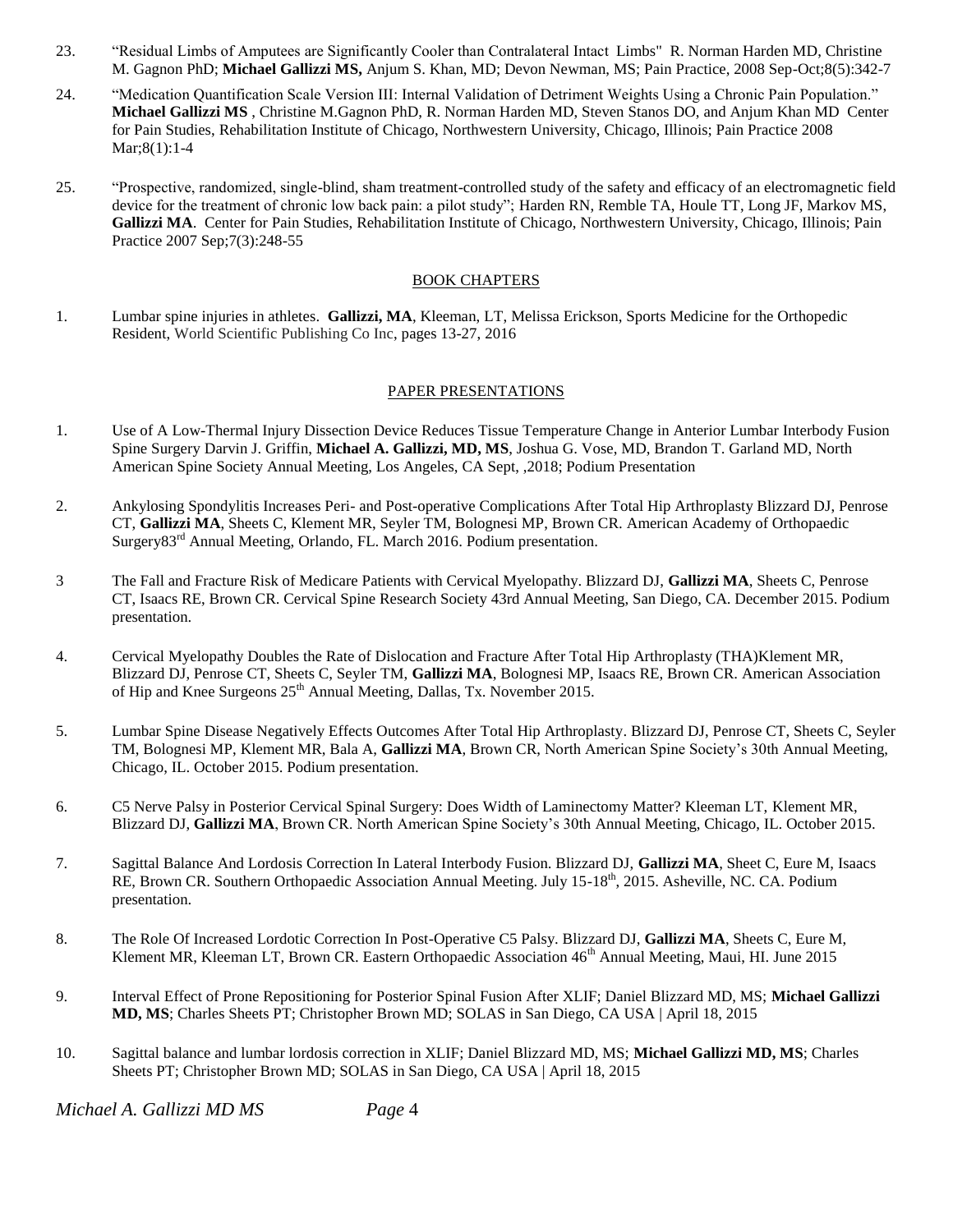- 11. Renal artery injury during XLIF; Daniel Blizzard MD, MS; **Michael Gallizzi MD, MS;** Christopher Brown MD; SOLAS in San Diego, CA USA | April 18, 2015
- 12. Sagittal balance and lordosis correction in lateral interbody fusion. **Blizzard DJ**, Gallizzi MA, Sheets C, Brown CR. OREF/ORS Southeast Regional Resident Research Symposium. October 2014.
- 13. Salvaging Failed Lateral Mass Screw Fixation in the Subaxial Cervical Spine (C3-C7) with Bone Cement, Kuhns, CA and Gallizzi, MA; MidAmerican Orthopaedic Associations 31<sup>st</sup> Annual Meeting ,April 17-21, 2013, Amelia Island, Florida

#### **PUBLISHED ABSTRACTS**

- 1. "International Comparison of Prescribing Practices for Complex Regional Pain Syndrome (CRPS): A Practical Application of the Internally Validated Medication Quantification Scale III(iMQSIII) "; **Michael Gallizzi,** Stephen Bruehl, Melissa Chont, Christine M. Gagnon, Joseph R. Graciosa, R. Norman Harden; PM&R; September 2009 (Vol. 1, Issue 9, Supplement, Page S218)
- 2. "Retrospective comparison of failed back surgery and chronic low back pain patients using psychometrics and pain medication usage patterns"; **Michael A. Gallizzi, MS**, Christine M. Gagnon, PhD, Geke van der Ende, MS, Steven P. Stanos Jr, DO, and R. Norman Harden, MD; Archives of Physical Medicine and Rehabilitation , Volume 89 , Issue 11 , Pages e103 - e104
- 3. "Case Report: Quantitative Sensory Testing in the Evaluation of Nerve Function in a Patient with Benign Idiopathic Trigeminal Sensory Neuropathy"; R. Egyhazi , C. Gagnon , **M. Gallizzi** , J. Graciosa , R. Harden; Archives of Physical Medicine and Rehabilitation , Volume 89 , Issue 11 , Pages e78 - e78
- 4. "A preliminary examination of potential outcome predictors for an interdisciplinary pain management program." Gagnon CM, Stanos S, Rader LR, **Gallizzi M**, Harden RN. Archives of Physical Medicine and Rehabilitation 2006; 87:E13
- 5. "A preliminary analysis of the role of social support at work and pain intensity for differences in job satisfaction before and after the onset of chronic pain" [Melinda L. Scheuer, MS,](mailto:mscheuer@ric.org) Christine Gagnon, PhD, **Michael A. Gallizzi, MS**, R. Norman Harden, MD, Lynn Rader, MD, and Steven Stanos, DO. The Journal of Pain, [Volume 8,](http://www.jpain.org/issues?Vol=8) [Issue 4, Supplement,](http://www.jpain.org/issues/contents?issue_key=S1526-5900(07)X0070-1) Page S82, 2007
- 6. "Relationships of job accommodations, stressors, and sources of support for employed chronic pain patients with job satisfaction." Scheuer, M.L, Gagnon,C.M., van der Ende, G.J., **Gallizzi, M.**, Rader, L, Stanos, S & Harden, R.N.The Journal of Pain , Volume 9 , Issue 4 , Pages 75 - 75

#### **PRESENTED POSTERS**

- 1. "Robotic/Endoscopic assisted Sacroiliac Revision Surgery: Technique and Case Series" E-Poster #171, Michael Gallizzi MD, Adam Welker PA, Andrew Meyers MD, SMISS 2021, Las Vegas, NV, Oct 2021
- 2. "Use of a Low-Thermal Injury Dissection Device Reduces Tissue Temperature Change in Anterior Lumbar Interbody Fusion Spine Surgery" Darvin Griffin PhD, Mark Guirguis, Josjua Vose MD MBA, Brandon Garland MD, **Michael Gallizzi MD, MS**; NASS 2018 annual meeting, Los Angles, CA sept, 2018
- 3. "Interval effect of prone repositioning for posterior spinal fusion after lateral interbody fusion" Daniel Blizzard MD, MS; **Michael Gallizzi MD, MS;** Charles Sheets PT; Christopher Brown MD NASS Spine Summit, Snowbird, UT 2/2015
- 4. "Sagital balance and lordosis correction in lateral interbody fusion" Daniel Blizzard MD, MS; **Michael Gallizzi MD, MS**; Charles Sheets PT; Christopher Brown MD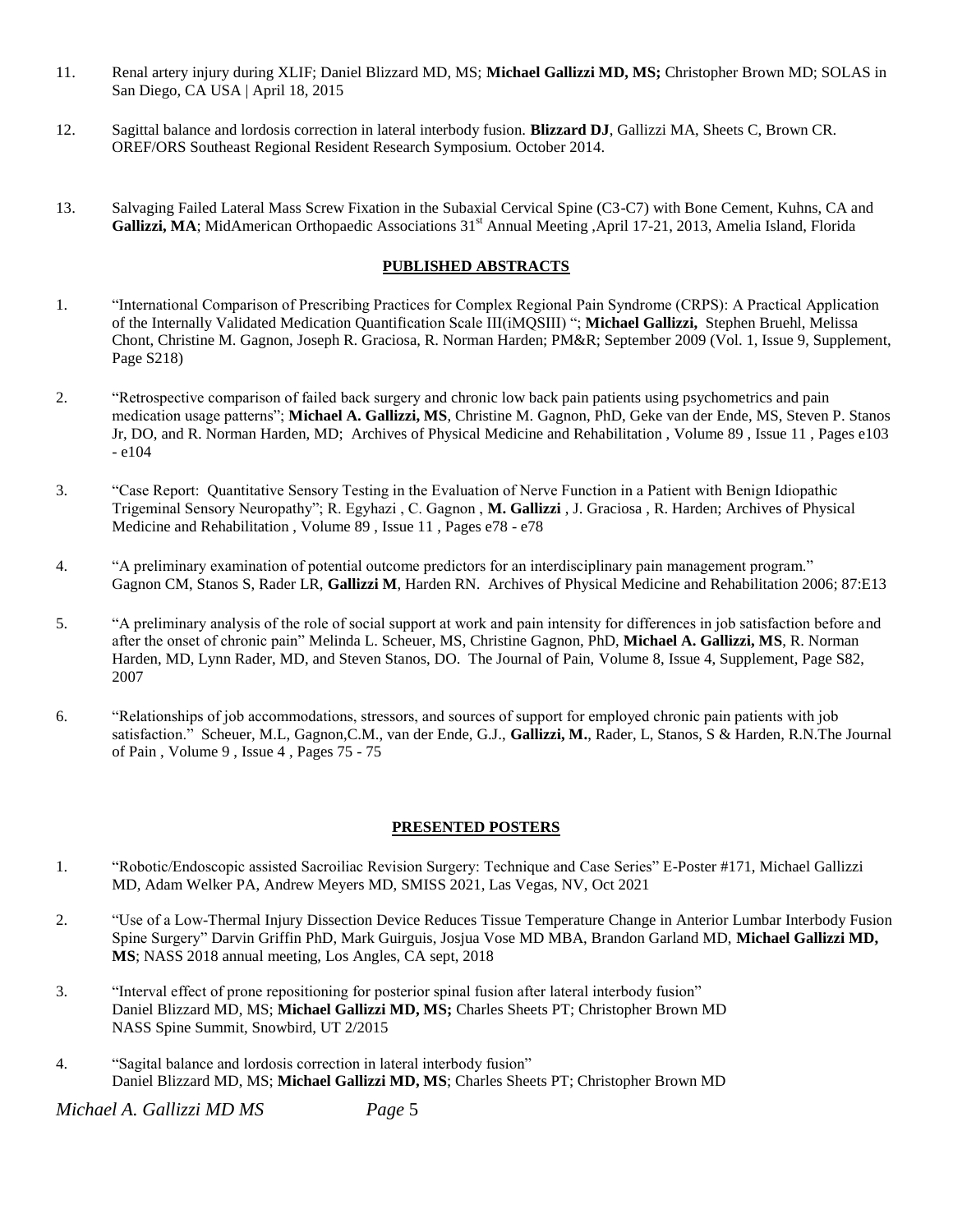NASS Spine Summit, Snowbird, UT 2/2015

- 5. "Radiographic Predictors of C5 Palsy Following Multilevel Cervical Laminectomy and Fusion" Daniel Blizzard MD, MS; **Michael Gallizzi MD, MS**; Charles Sheets PT; Christopher Brown MD NASS Spine Summit, Snowbird, UT 2/2015
- 6. Is a wider cervical laminectomy a risk factor for postoperative C5 nerve palsy?Klement, MR, Kleeman, LT, Blizzard, DJ, **Gallizzi, M**, Eure, M, Brown, CR. SOA, 2015
- 7. "Patient-Specific Implants and Instruments Improved Outcomes of Total Knee Replacement" Conrad Ivie MD; Patrick Probst BS; Amrit Bal; **Michael Gallizzi MD, MS**; B. Sonny Bal MD, MBA, JD Florida, 2013
- 8. "Unexpected Intra-operative Events that Prompt Discontinuation of Pediatric Spinal Deformity Surgery" Sreeharsha V Nandyala, Richard M Schwend, Nigel Price, **Michael Gallizzi;** UMKC SOM, Children's Mercy Hospital, March 2012
- 9. "International Comparison of Prescribing Practices for Complex Regional Pain Syndrome (CRPS): A Practical application of the Medication Quantification Scale III." **Gallizzi MA,** Gagnon C, Gracoisa J, Bruel S, Harden RN (October 2009).Accepted for presentation at the 70th Annual Assembly of the American Academy of Physical Medicine and Rehabilitation. Austin TX
- 10. "Case Report: Nerve recovery in a Patient with Benign Idiopathic Trigeminal Sensory Neuropathy quantified by Quantitative Sensory Testing." **Michael Anthony Gallizzi,** MS, Joseph Graciosa, BS, Rachel Egyhazi BS, Christine M. Gagnon PhD, and R. Norman Harden, MD. The Midwest Pain Society Annual Meeting Fall 2008; Northwestern University, Chicago, IL **\*\*4th place\*\***
- 11. "An examination of prognostic indicators for Failed Back Surgery using psychometrics and pain medication usage." **Michael A. Gallizzi, MS**, Christine M. Gagnon, PhD, Geke van der Ende, MS, Steven P. Stanos Jr, DO, and R. Norman Harden, MD; The Midwest Pain Society Annual Meeting Fall 2007; Northwestern University, Chicago, IL **\*\*5th Place\*\***
- 12. "An Investigation of sympathetic reactivity to a cold pressor challenge in amputees: A comparison of residual limbs to unaffected contralateral limbs"; Kiran Vadada, MD, R. Norman Harden, MD, Christine M. Gagnon, PhD, **Michael A. Gallizzi, MS**, and Nelson Arnold, MD; The Midwest Pain Society Annual Meeting Fall 2007; Northwestern University, Chicago, IL
- 13. "Injured worker job accommodations, sources of work support, and job satisfaction: Since when was support a bad thing?" [Melinda L. Scheuer, MS,](mailto:mscheuer@ric.org) Christine Gagnon, PhD, Geke van der Ende, MS, **Michael Gallizzi, MS**, R. Norman Harden, MD, Lynn Rader, MD, and Steven Stanos, DO; Midwest Pain Society Annual Meeting Fall 2007 at Northwestern University, Chicago, IL **\*\* 2nd place\*\***
- 14. "An Evaluation of Post-Amputation Limbs using Infrared Telethermography, Temperature Strips and Physical Examination" Anjum S. Khan, MD; R. Norman Harden, MD; Christine Gagnon, PhD; **Michael Gallizzi, MS**; Todd Kuiken, MD, PhD; American Academy of Physical Medicine and Rehabilitation Annual Assembly, Honolulu, HI 2006

#### **PATENTS**

1. System and method for spine ligament reconstruction. Peter Dreyfuss, Michael Gallizzi. US patent App. 14/662, 060, 2015

#### **TEACHING-LECTURES**

- 1. **Globus Medical West Coast Sales Meeting San Diego, CA, Oct, 2021**
- 2. **MERC: Surgical Decision-Making: Advanced MIS Soultions, San Diego, CA, Nov, 2021**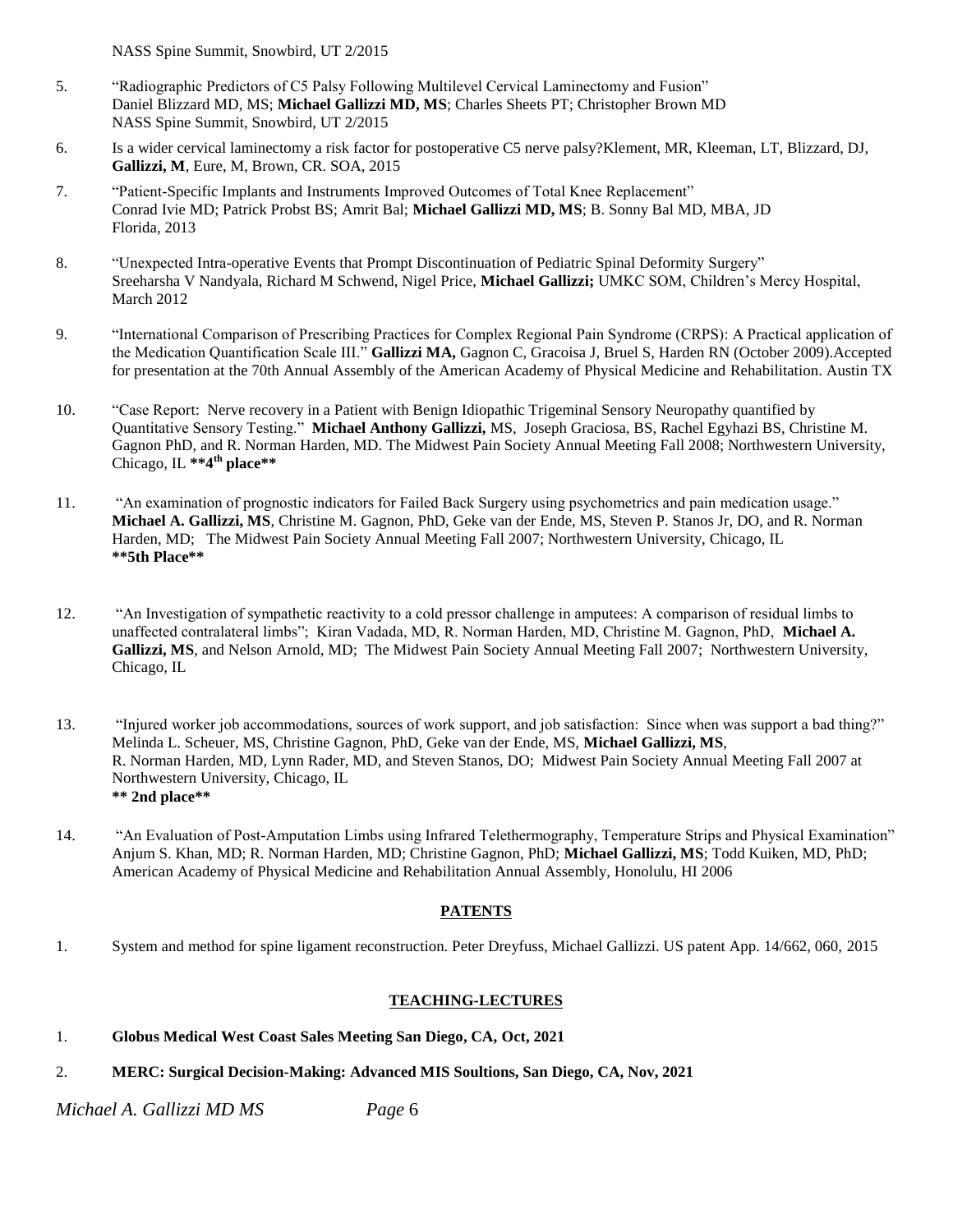- 3. **MERC: Advanced Lateral Techniques, Phoenix, AZ, March, 2021** National teaching instructor for the Globus ExcelsiusGPS robot
- 4. **Endoscopic Spine: The Driving Force for Success During the Pandemic December 2020** Elliquence, WebEx
- 5. **MERC: ATP/Lateral , Denver, CO, Febuary 2020** National teaching instructor for Globus on ATPl Spine Surgical Techniques
- 6. **MERC: Tricks of the Trade, Henderson, NV, April 2019** National teaching instructor for Globus on Lateral Spine Surgical Techniques
- 7. **MERC: Expandable Technology Applications in Spine Surgery, Denver, CO, Feb 2019** National teaching instructor for Globus on Lateral Spine Surgical Techniques
- 8. **Business to Business Marketing in Medical Device, Denver University's Business School, Denver, CO, Jan 2019** Invited Guest Lecture on the medical device industry
- 9. **Business to Business Marketing in Medical Device, Denver University's Business School, Denver, CO, Oct 2018** Invited Guest Lecture on the medical device industry
- 10. **MERC: Surgical Strategies and Approaches for Residents and Fellows, Globus Medical, Boston, MA, Oct, 2018** National teaching instructor for Globus on Lateral Spine Surgical Techniques
- 11. **MERC: Direct Look Lateral and (ATP) Cadaveric Training Program, Globus Medical, Los Angeles, CA, Sept, 2018** National teaching instructor for Globus on Lateral Spine Surgical Techniques
- 12. **MERC: ALIF, ALIF Access Cadaveric Training Program, Globus Medical, Audubon, PA, March, 2018** National teaching instructor for Globus on Anterior Spine Surgical Techniques
- 13. **Globus Medical Audubon, PA Representative 201 Medical Educator, Feb, 2018** National trainer for Spine Medical Sales Representatives
- 14. **Anterior Lumbar Fusion Presenter for Globus Medical's National Sales Meeting, Boca Raton, FL Jan, 2018** National presenter for the Anterior Lumbar Technique
- 15. **MERC: Surgical Strategies and Approaches for Residents and Fellows, Boston, MA, Nov, 2017** Faculty for Lateral Spine surgery and Pedicle Subtraction Osteotomy
- 16. **Medtronic Proctorship at Duke Univeristy for Plasma Blade Usage in Spinal Surgery, March 2017** Peer to Peer Instruction for Duke Spine Surgeon on benefits for Plasma Blade usage
- 17. **Medtronic Advanced Energy University: Plasma Blade Usage in Spinal Surgery, Sept, 2016** aculty for Advanced Energy dissection tools and Representative training
- 18. **Medtronic Advanced Energy University: Plasma Blade in Anterior Cervical Discectomy and Fusion, June, 2016** Faculty for Advanced Energy dissection tools and Representative training

### **TEACHING- CERTIFIED ON SITE TRAINING**

- 1. National Teaching Instructor with choice of Site Globus Robotics ExcelsiusGPS 2021
- 2. Sky Ridge Medical Center is a National Teaching Site for Attending Spine Surgeons and sales for ATP and Lateral Lumbar Interbody Fusion for Globus Medical Inc. November 2018